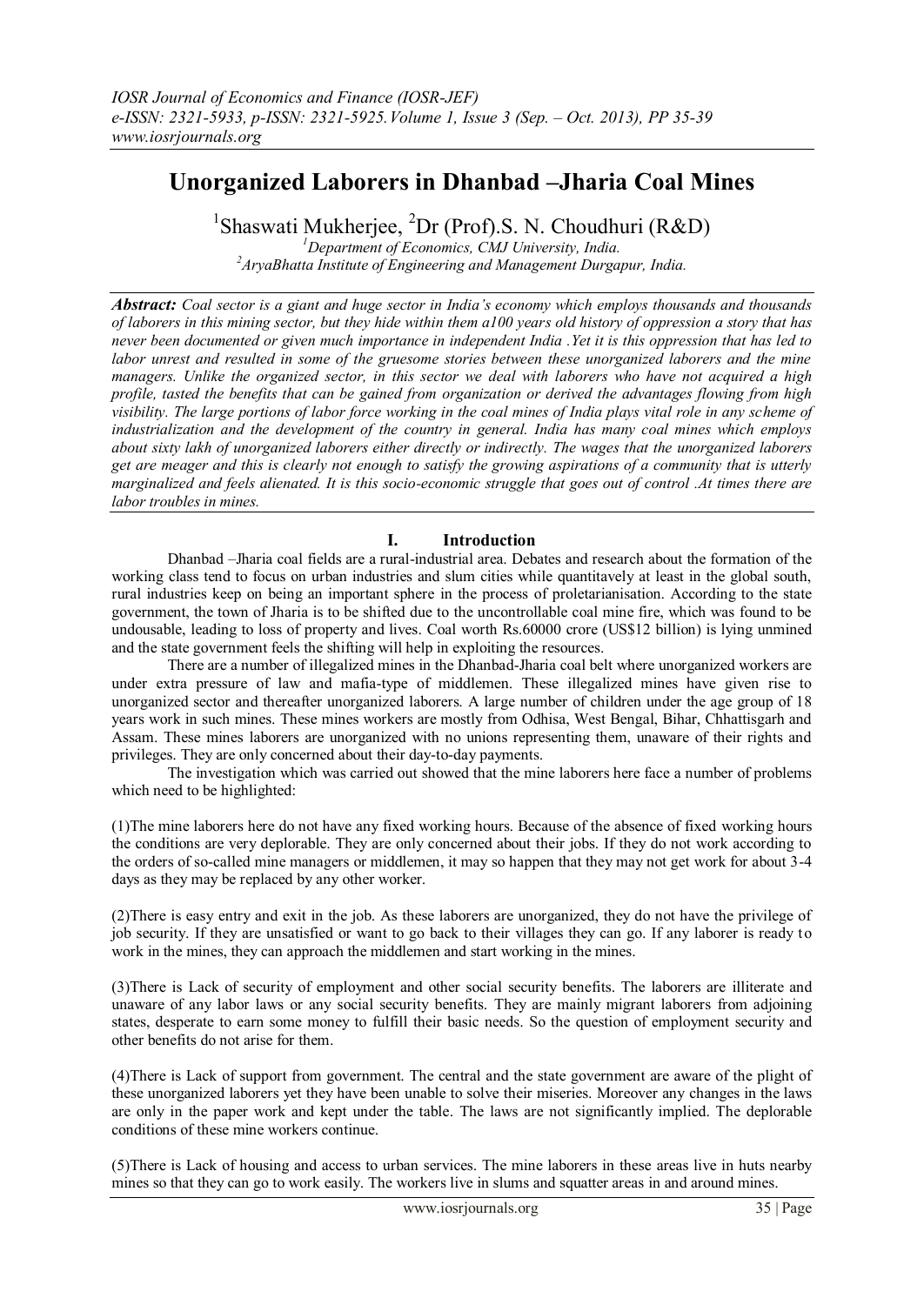(6)It was also observed during the research work that the mines are like rat-hole10feet by 10 feet and 400 feet deep where a mere slip of foot will plunge one to a certain death. Every five minutes a wooden bucket brimming with coal is heaved out of a burrow. The coal is dumped on the side of the quarry before being loaded on to the waiting truck.

(7) We could see some child laborers who were around 16-17 years of age and working in the mines along with their parents. Everyday a child mines 30-40 buckets of coal from the quarries. Death is inevitable.

(8)The name Dhanbad is synonymous with coal mafia. The mafia is an economical and social network which reaches from money-lending activities, illegal liquor shops, paid goons to illegal mines and transport contract.

(9)The Dhanbad-Jharia region is said to be one of the most polluted areas of the world. Mining itself is a rather forceful intervention in the environment, but capitalist-socialist relations have resulted in forms of mining, which aggravate the attack on nature and as part of it on human bodies.

(10)The productivity drives towards open-cast mining has increased the dust-production, the whole area is covered with fine-coal dust, causing epidemic respiratory suffering.

#### **II. Research Methodology**

All these problems have been investigated in a number of ways. The investigation was carried out for almost three weeks in Dhanbad-Jharia coal belt. Moving around and having face to face with the coal mining laborers and also the so called laborer supplier (middlemen), we found that these unorganized laborers are backward and discriminated.

These mine laborers are absolutely unaware of the basic laws and benefits. It is hard for these laborers to fulfill even the basic necessities of life. Life is very hard for them. They are exploited. The mines that enters the labor –intensive, low wages and precarious realm where workers are under extra pressure of law and mafiatype of middlemen. Some of the smaller mines mainly the wider rural industry such as brick-kiln industry or their product is sold in local markets. There are a number of illegal mines in Dhanbad- Jharia coal belt which has given rise to unorganized sector and therefore unorganized laborers. A large numbers of children under the age group of 18 years work in such mines. These mine laborers are mostly from the adjoining districts and adjoining states. Having a talk with these laborers we came to know that these laborers are all migrant agricultural laborers, all landless workers with no alternative employment in the villages. They have migrated in the mining areas so that they can earn their livelihood by working in the mines.

As we have found that the mines are extremely dangerous and have no concept of basic safety measures.

Due to mining work, related labor migration starting from the late  $19<sup>th</sup>$  century, the tribal population became minoritarian and marginalized in the region of South-Bihar- the mine owners replaced the local village workers increasingly with migrant workers.

There are about 115 official coal mines and probably the same amount of unofficial mines. They are India's main centre of coking coal. Going around in the area we have seen vast open-cast mines scattered in the region, interspread with villagers and miners' colonies.

In order to cut cost, many mines-and not only the unofficial mines (even some official mines) are not refilled with sand, once the coal is extracted. This results in gas-accumulation, underground explosion, underground fires and caving in of whole areas. Since years, a large scale underground fire burns under the surface of Jharia, which is the living area of about seven lakh people. Here and there the earth cracks open and therefore gas, flame, and smoke emerge from within.

The industry destroys nature and harms human and creates a different social environment. The mining industry brings together thousands of people from all the adjoining states. They live in village type of environment. The acknowledgement of working class social power is petrified in the miners' statues which can be seen in many squares of Dhanbad area. At the same time, we can the looming nightmare and desolate place of stranded individuals.

Data reveal that mine laborers are mostly illiterate. They do not have basic knowledge of numbers. What they actually earn per day is not the same which is shown in the papers. It is again exploitation. Leave alone basic rights or rules, for them it is only a matter of survival. Earning everyday is their sole motive. If they fail to earn for one day, it is difficult for them to light their kitchen. Such is their deplorable condition that it seems both the mining management and the state government are unaware of this pathetic scene.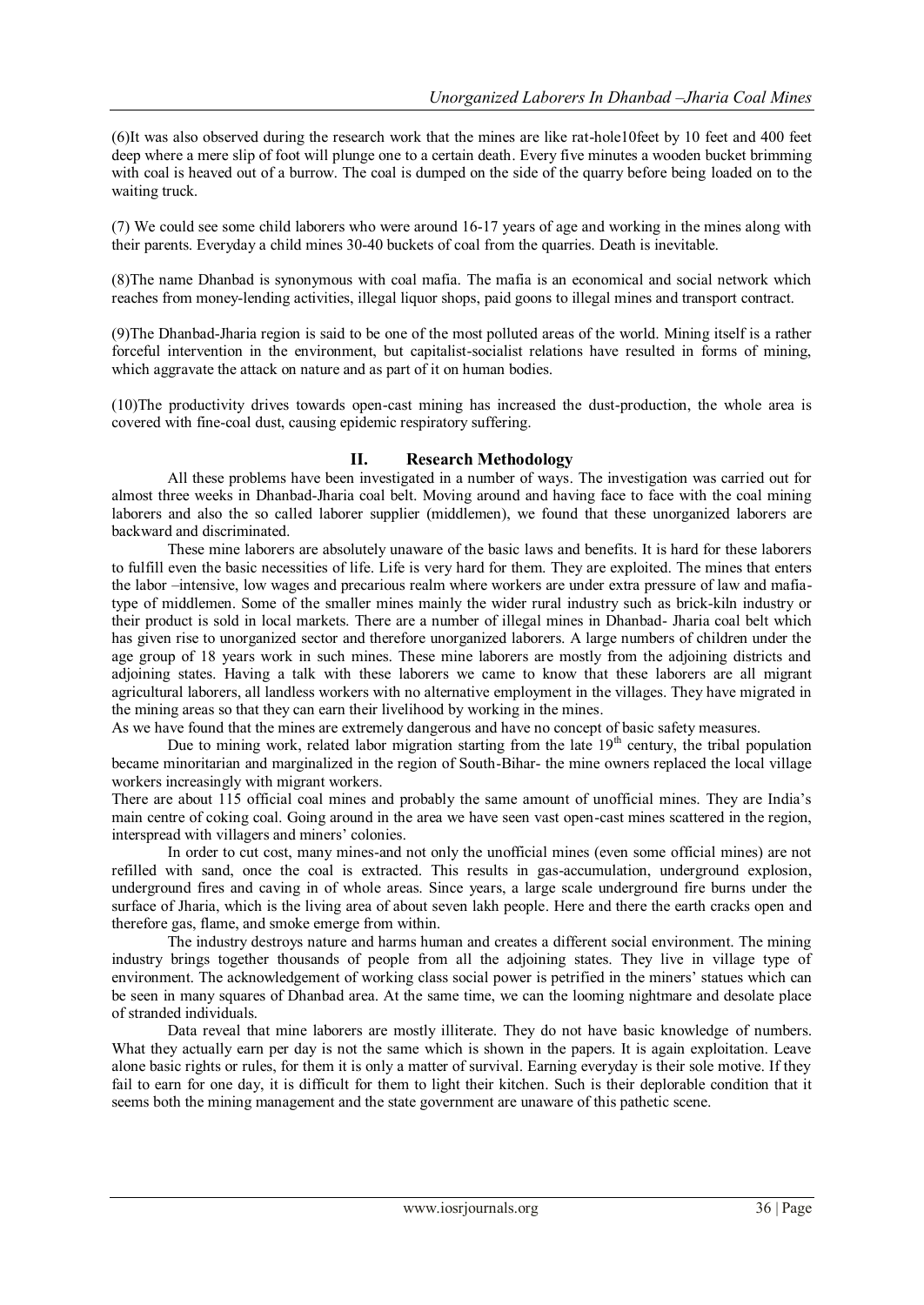## **III. Results**

Specifically, we have addressed the following issues of the unorganized laborers in the Dhanbad-Jharia coal mines:

Nowadays the majority of mining workers are hired through contractor or they work in unofficial mines; and some of them are still referred to as "tribal villages". They lack the infrastructure of colonies. They are even more threatened by displacement, but they are mining villages in the sense that their economic and social daily lives evolves around mines, either by direct employment or direct services.

We have studied from resources that the merger of trade union collaboration and illegalized economic sector created the backbone of Dhanbad mafia .The mafia was instric part of the mining regime during the1970s to 1990s. The specific composition of the (local/migrant) mining work force can partly explain the populist success of the Jharkhand movement, the other main form of class collaboration in the Dhanbad mining area.

While mafia and regionalism controlled the reproduction of the impoverished rural proletariat and the labor intensive mines, Mechanization in the central mines attacked the core work force and at the same time deepened the separation between workers in the centre and the periphery of the mining industry. Sixty percent of the workforces in Bharat Coking Coal Limited (BCCL) are hired through contractors. While permanent workers earn between Rs. 700-Rs.1000 per day and receive company health care, company accommodation and other benefits, the workers hired through contractors are paid Rs.100 a day and they receive no extra benefits.

These workers do not belong to any unions. There are often strikes and protest rally by these unorganised laborers demanding the payment of minimum wages and the implementation of other statutory rights.

Scattered in the region are the vast open-cast mines, interspersed with villages and miners colonies. Trucks loaded with coal and heavy machinery dominate the scenery, interspread by push carts and bicycles loaded with coal.

Neither is the social atmosphere polluted by the urban stress and feeling of anonymity. One of the major divisions and tragic separation which capitalist development creates is the division of town and village.

The town offers a breakaway from the misery and cultural oppressiveness of the village, but this urban freedom turns out to be a mirage, hiding stress, lack of breathing space and social coldness. There seems to be no alternative to this quasi-natural dichotomy and the communist trajectory to abolish both village and town seems utopian.

#### **IV. Discussion**

Here we need to know the role of the government and the trade unions to solve the problem of the unorganized laborers in the coal mines of India. Trade Unions are a part of the society and as such have to take into considerations the national integration as well. Some of the responsibilities in the social arena which they can take care of are:

- Promoting and maintaining national integration by reducing the number of industrial disputes.
- Incorporating a sense of corporate social responsibility in workers.
- Achieving industrial peace.

The government should take more responsibilities for the implementation of various laws so that the bargaining power of the unorganized laborers improves. It should also look after the risky working conditions in which these unorganized laborers work and which is a threat to their lives.

The large portion of labor force working in the coal mines of India plays vital role in any scheme of industrialization and the development of the country in general. Modern technologies, increased awareness and Mining Legislation enable coal required by the nation to be mined without destroying the natural environment, retaining the mine area safe for working with lesser harm. Increase in work efficiency depends on a sound industrial environment around mining area. Working in mines involves physical accident and blows, muscular and nervous strain, monotony, noise and workers efficiency largely depends on work zone air quality and ambient air, quality, extended of suspended particular matter (SPM).

Different physical environments, say coolness, heat, dampness and noise also influences the efficiency of labor and can be measured for purpose of correlating conditions and results in output, accidents, lost time and turnovers. Working conditions should be compatible with an employees' physical comfort which contributes to enhance the job satisfaction by maintaining the normal temperature, combating humidity, proper ventilation, illumination, noise at work place. Good and favorable working condition and a congenial working environment make the workers adaptable both physiologically and psychologically.

Long hours of work and poor conditions sap the vitality of workers, render them inefficient making them psychologically unwilling to work. Hence a supportive environment is a prerequisite to keep the physical and mental stress of the workers at its minimum.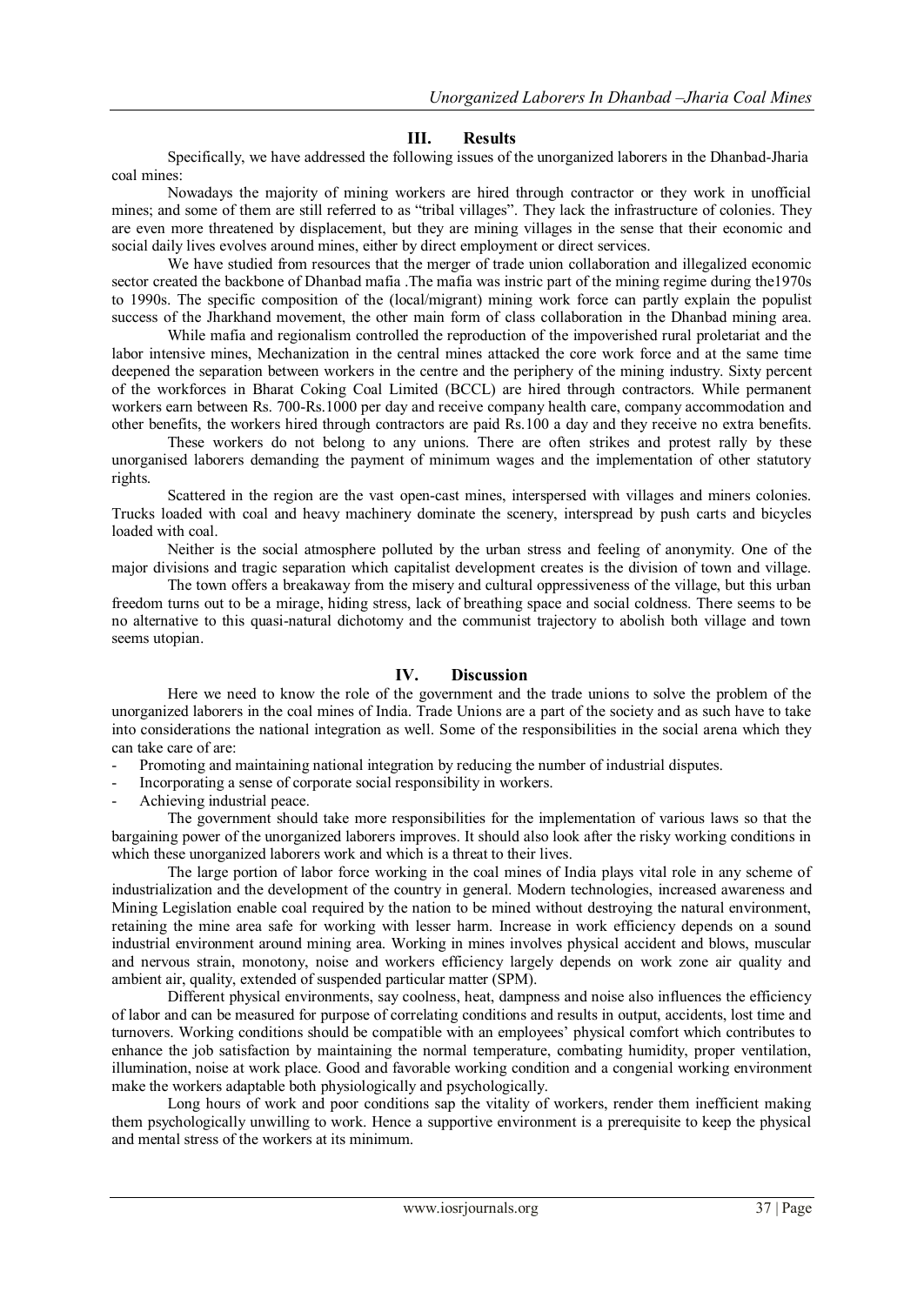India has a numerous workers' right laws such as those prohibiting discrimination, aim to guarantee fair and human condition of work, those that provide social security, minimum wage, and right to organize and form trade unions and enforce collective bargaining.

In the early 1990's, it was reported that around40% to 50% of all mining workers in this area were indebted to money lenders who often extorted money on pay-day with the help of upper hierarchy This network reached into the reproduction sphere in the form of gambling dens, illegal distilleries and into the sphere of unofficial mining. The restructuring during the nationalization process opened various gaps between the centralized command and workers reproduction between different groups of workers, between different sectors and departments of the emerging state run economy. The mafia mediated between these gaps both economically-inform of con tractors or managers of illelagalised mines-and politically as part of the trade unions and within the political beauracracy. With the large scale replacement of work force during the first weeks of nationalization the so called ghost workers appeared on the pay roll. People with connections managed to get a salaried job in the coal mines without actually working there.

The existence of a strong and recognized trade union is a pre-requisite to industrial peace. Decisions taken through the process of collective bargaining and negotiations between employer and unions are more influential. Trade unions play an important role and are helpful in effective communication between the workers and the management.

## **V. Summary**

The government has shown awareness of the problem of the mine workers to a little extent in practice but there are numerous laws which have been tabled and many of them which have been passed. Even the state government of Jharkhand has some laws for the betterment of the mining workers. Another problem which acts as a hindrance to all these policies is the frequent change in the government. No government has completed its full term for the past few years. The state of Jharkhand was under President Rule for quite along time as a result of which many files were pending. The Central as well as the state government must look into the problems of these unorganized laborers in coal mine seriously. No matter whatever be the problems of implementation of these laws but they must make it a point not to overlook the grave situation in which these workers work. These workers are the backbone of the mining industry. Have we ever imagined the kind of atmosphere in which they work in? Did we ever look into the dingy mining holes in which they work and which makes their life vulnerable to all kinds of life threats. We need to look into all these seriously so that these unorganized laborers can at least look into the brighter sides of life and for their survival. Life for them is not for some fun but for just survival. The government must provide them certain facilities so that their efficiency increases and they can lead a decent standard of living. Child laborers and women laborers should be protected from unfair practices of employment. Most important is that the working conditions in the mines should be looked into urgently and effort must be made so that they can be enrolled into the factory mines directly, if not with a handsome wages but with wages so that they can lead their life in a decent manner.

#### **Acknowledgement**

 I would like to express my deepest appreciation to all those who provided me the possibility to complete this report.

 First and foremost, I wish to express my gratitude to the supervisor of my research work Dr.(Prof)S.N.Choudhury who was abundantly helpful and offered invaluable assistance, support and guidance.

 Deepest gratitude are also due for my husband Mr. Santanu Mukherjee (MBA), PG Diploma (Banking), C.A.I.I.B, without whose knowledge and assistance, this study would not have been successful. He was very helpful during the field work and talking to the workers in the mining areas. Special thanks again go to my husband Mr. Santanu Mukherjee who helped me to assemble the parts and gave suggestion about the field work task.

Also I would like to thank the unorganized mine laborers in my survey work, who have willingly shared their precious time during the process of interviewing.

Last but not the least; I would like to thank Mr. P.Agasthy, the chairman of Arya Bhatta Institute of Engineering and Management who have invested his full effort in guiding, so that the survey work could be completed on time.

I would like to than k my family members who have supported me throughout the entire process, both by keeping me harmonious and helping me putting pieces together. I will be grateful forever for your love and support.